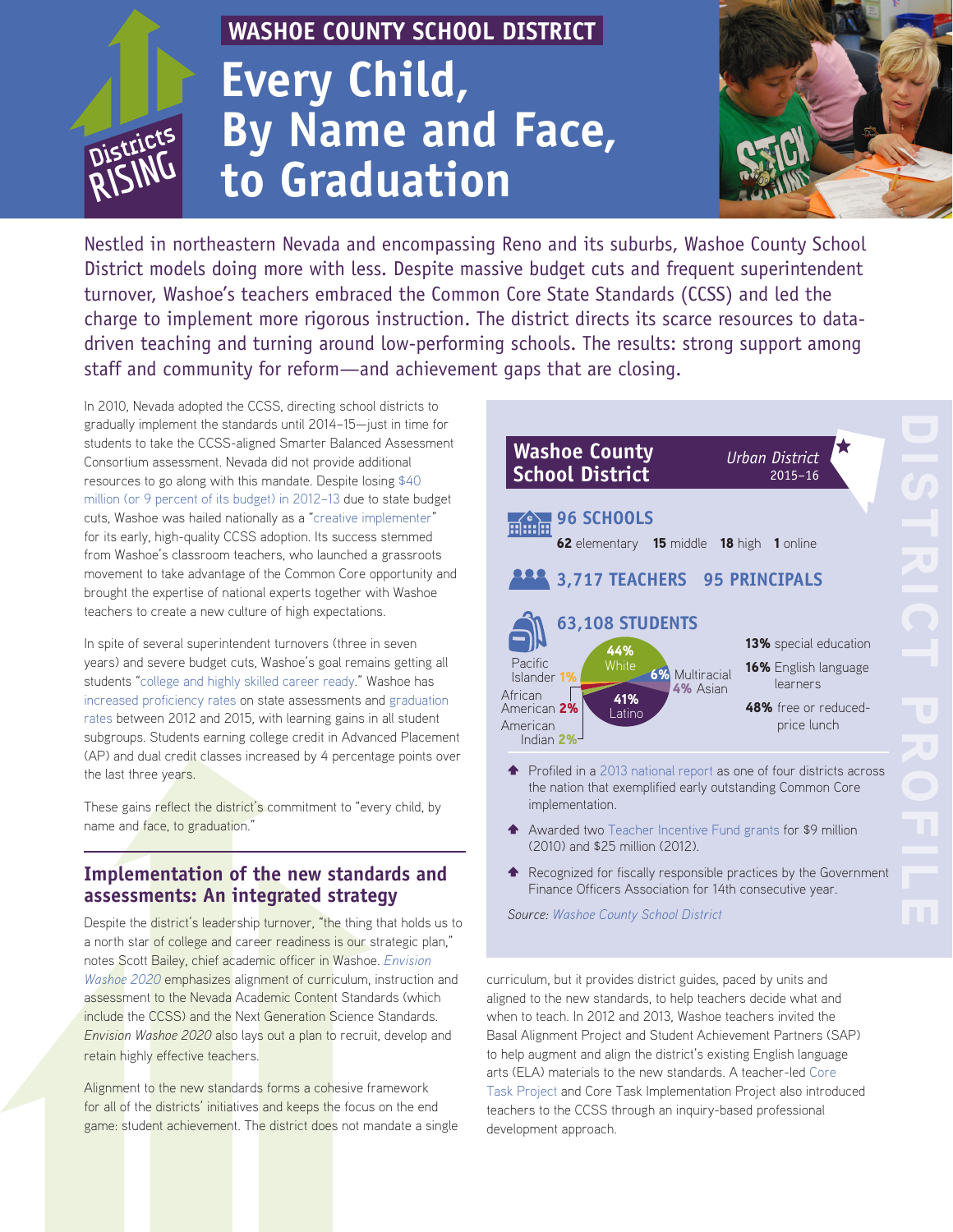The Core Task Project has since morphed into a lesson study implementation model for Core Knowledge® curricula in Washoe's elementary schools. The district is currently adopting a K–5 curriculum. During the adoption process, the district will train teachers to review materials and use them in classrooms before deciding which materials to adopt districtwide.

Building on this foundation of teacher-led academic improvement, in 2014 Washoe received a grant from NoVo Foundation to integrate social and emotional learning (SEL) skill development into the academic curriculum and into the district's ongoing standardsaligned professional development.

Nevada administered the Smarter Balanced assessments for the first time in 2014–15 and initial results indicate that Washoe fared well among a sample of consortium member states and districts. District leaders credit these better-than-expected scores to their focus on standards and pushing students to achieve higher-thanproficient levels on previous state assessments. Washoe also is using the test results to assess how well the district's pre-packaged interim assessments are aligned to the CCSS.

*"When we're able to bring the big initiatives we're doing under one cohesive system, then [the changes] are going to be smoother and more efficient and will seem easier."* 

> Ben Hayes, Chief Accountability Officer, Washoe County School District

#### **Professional learning and support: No silos**

All district evaluation, learning and support initiatives fall under Washoe's [Professional Growth System \(PGS\).](http://www.washoeschools.net/Domain/243) Washoe used two Teacher Incentive Fund (TIF) grants to develop and pilot the PGS. District staff from Human Resources and the Department of Professional Learning worked with the Office of Accountability to create a user-friendly system.

The district engaged the Danielson Group and SAP in 2013–14 to test the updated Danielson Framework for Teaching that incorporates CCSS-aligned expectations for teaching quality. These revised observation rubrics now form the basis of evaluation, professional development planning, coaching and other teacher supports in Washoe.

Teacher evaluation data are stored online in the PGS system, and in February 2016, the district will add all of its professional learning offerings, providing a "one-stop shop" for teacher effectiveness data. Teachers and administrators will be able to see what professional learning teachers have attended and how that relates to their evaluation and classroom observation results. "This was the first year we could say how many of our employees were evaluated and who wasn't, and why. That's a huge metric for us. It also stepped up the level of conversations around evaluations," Dawn Huckaby, chief of human resources, explains.

# **Supporting New and Struggling Teachers**

The district and Washoe Education Association (WEA) co-developed the Peer Assistance and Review (PAR) program to support new and struggling teachers. Teachers are referred to the PAR process based on their evaluation data. According to district leaders, the PAR process improves the performance of many teachers and helps other teachers decide whether the classroom is the right place for them. In the first year of PAR (2014–15), 27 teachers began the year in PAR after being rated either ineffective or minimally effective on their evaluations. Of these 27 teachers, 21 of them (78 percent) had either improved to effective (nine teachers) or were out of the classroom (six resignations, two retirements, two non-renewals of contract, two leaves of absence).

Union leaders and members are particularly supportive and excited about this program. "[Washoe and] the Washoe Education Association (WEA) were true partners in getting PAR off the ground," Dana Galvin, WEA President, explains. "What I like is that we get buy-in from everybody. It's not done to us. We do it together."



**12 left the district**

*Source: Washoe County School District* 

Washoe uses a Design Team approach to plan all district professional learning activities. This approach was developed as a result of stakeholder feedback about the content and quality of district professional development and built into the district's comprehensive professional development plan, implemented in 2013. The Design Team, made up of representatives from all district departments, sets the content and schedule for all [districtwide](http://www.livebinders.com/play/play?id=796675&present=true)  [trainings.](http://www.livebinders.com/play/play?id=796675&present=true) This approach has resulted in greater alignment of resources to support teaching and learning (including district implementation coaches assigned to schools), less duplication of efforts and the breaking down of silos across the central office. Departments also collaborate in offering professional learning, which helps the district, for example, embed SEL topics within curriculum trainings and respond to school needs without creating competing initiatives.

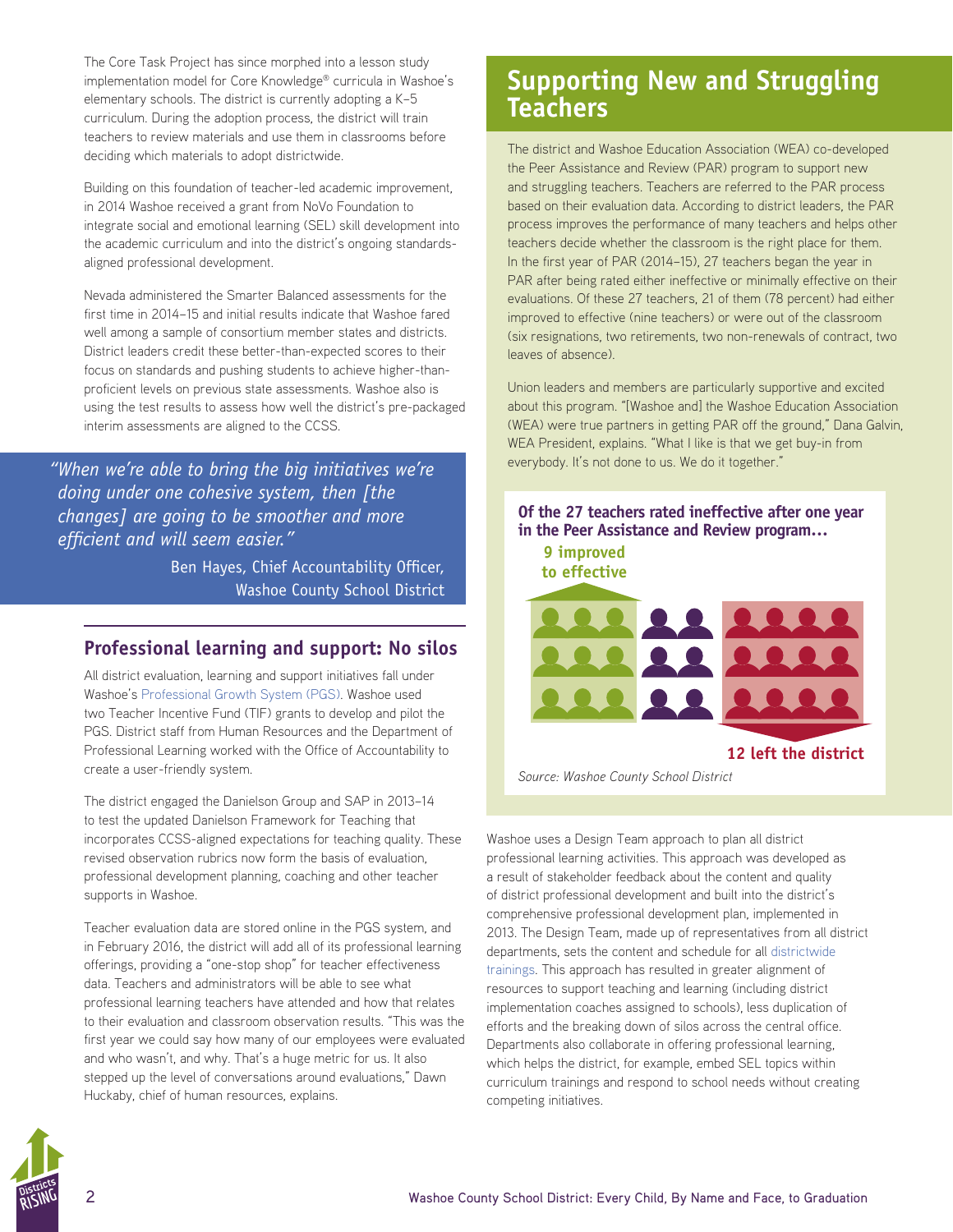

## **There's a child behind each data point**

*Envision Washoe 2020* also sets goals to build strong community and family partnerships and create transparent and meaningful accountability systems that align to the new standards. Washoe staff developed a data warehouse that allows all teachers, principals, parents and students to access all the data for any given group or individual student. The data include enrollment, test scores, courses taken and grades, special education or English language learner status, SEL indicators, and where students fall on the district's innovative early warning risk index.

Washoe's early warning risk index predicts a student's GPA, test scores and on-time graduation rate—and helps district leaders and schools determine which students to support with home visits, classroom interventions and grant money. The district currently is piloting additional indicators to predict college readiness.

*"The best way to describe it is that 'every child by name and face to graduation' is not just a simple slogan. Data are used to support our [vision]. It's taken off throughout the community."*

> Ben Hayes, Chief Accountability Officer, Washoe County School District

All of these data appear on a student profile page that helps the student and his or her parents, teachers and principals understand whether the student is on track to graduation. Teachers are encouraged to call parents whenever the data show a student is at high risk; in fact, parent phone numbers appear on every page of the data warehouse.

Student profile pages are available to teachers on demand, and every six weeks the system sends updated student profiles to every teacher. Although initially leery about making their data available to colleagues, teachers now appear to have embraced this transparency. Teachers bring student profile pages to their school professional learning communities to discuss individual students, share ideas or develop personalized academic plans for each student. The district's "implementation coaches" offer training on how to use the reports and encourage teachers to collect data from their own formative assessments as well. And students use the profiles for student-led conferences.

Tracking data show that all principals and about one-quarter of teachers regularly use the data warehouse. The accountability office's goal is to get the teacher usage to 80 percent by 2016–17.

#### **Bringing it all together: Targeting money and support to high-risk schools and students**

Washoe's commitment to teacher development, its emphasis on providing a range of data points for every child and its creative use of funding have helped district leaders target support to teachers and students in its low-performing schools.

Nine of the lowest-performing schools receive TIF support that funds incentives and pay-for-performance bonuses to recruit highquality teachers to these schools. The district provides full-time embedded implementation coaches (assigned to schools based on school performance levels). With support of the teachers union, the district offers high-need schools their first pick of teacher applicants. High-need schools also are not required to take overage or excess teachers.

The district groups all of its lowest-performing schools into an "acceleration zone," which gets a different level of support than higher-performing schools. The area superintendent overseeing the acceleration zone has fewer schools to manage so she can focus her time specifically on these schools. Every school in the acceleration zone qualifies for Title 1 funds as well.

Washoe also uses student data and its early warning system to identify students in their junior year of high school who may not be ready for credit-bearing college courses. The district places these students into support classes that use the same material, scope and sequence as college remedial courses and have been developed with local colleges. Students receive college elective credit. Washoe signed memoranda of understanding with local colleges so that if students can prove they do not need remediation, the college will provide provisional acceptance when they enroll. In 2014–15, the district moved 176 students from needing remediation to not needing remediation, and in fall 2015, 230 students successfully completed the high school remediation courses.